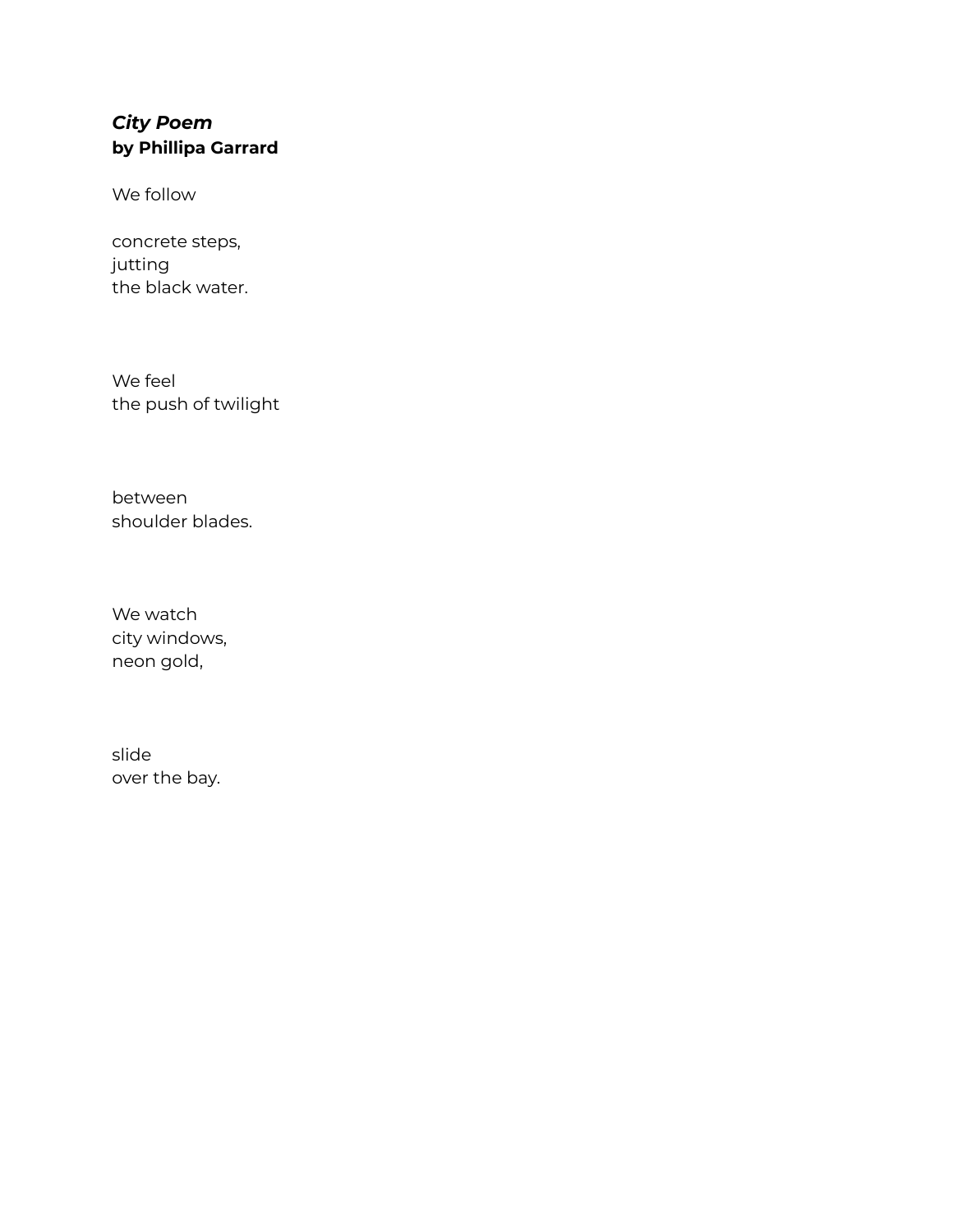#### *Black Cockatoos* **by Judith Wright**

Each certain kind of weather or of light has its own creatures. Somewhere else they wait as though they but inhabited heat or cold, twilight or dawn, and knew no other state. Then at their time they come, timid or bold.

So when the long drought-winds sandpaper-harsh, were still, and the air changed, and the clouds came, and other birds were quiet in prayer or fear, these knew their hour. Before the first far flash lit up, or the first thunder spoke its name, in heavy flight they came, till I could hear the wild black cockatoos, tossed on the crest of their high trees, crying the world's unrest.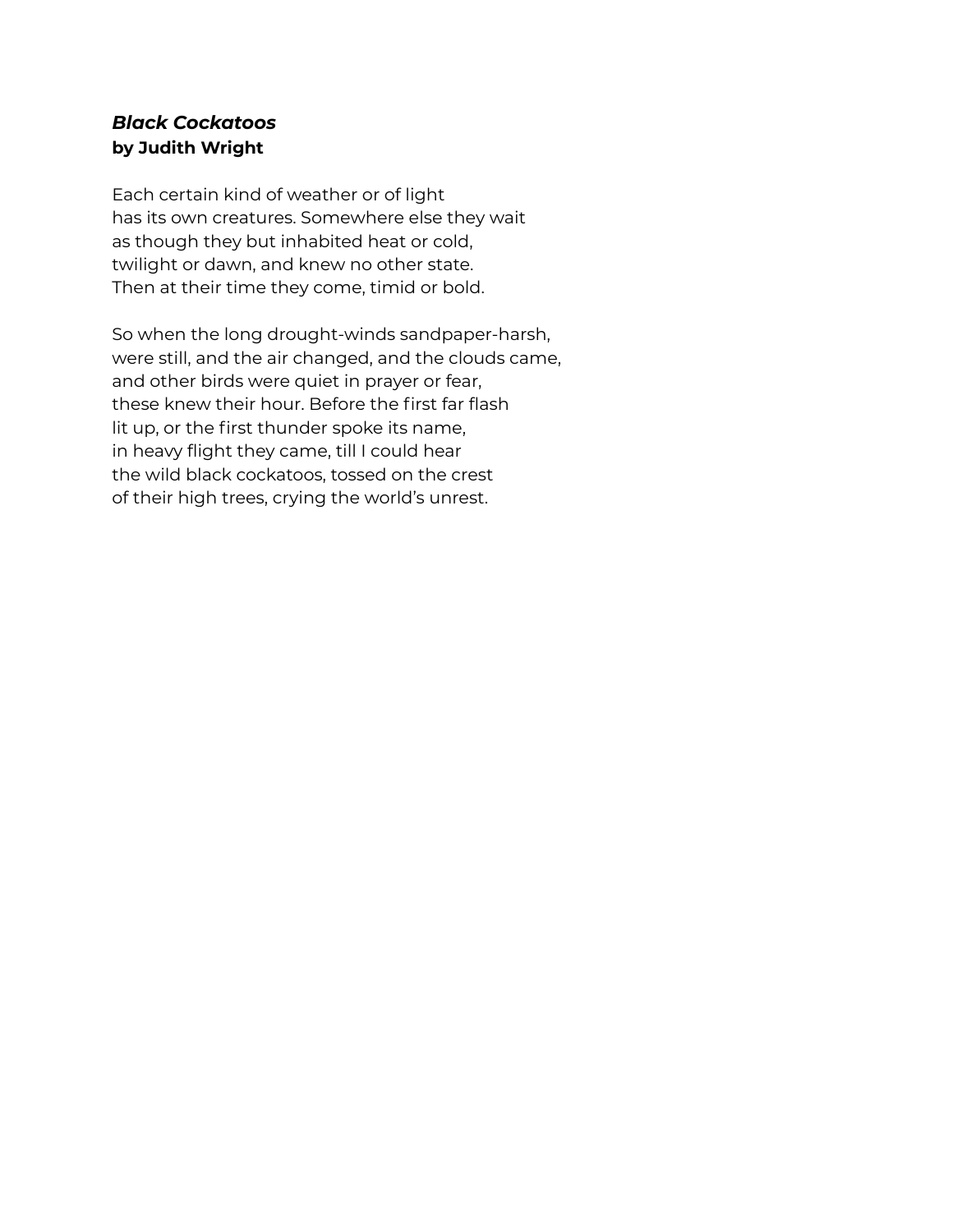# *Tempo* **by Ali Cobby Eckermann**

sunrise days pass sunset

leaves transmute weeks pass shifting stars

sunshine softens months pass the air cools

winter returns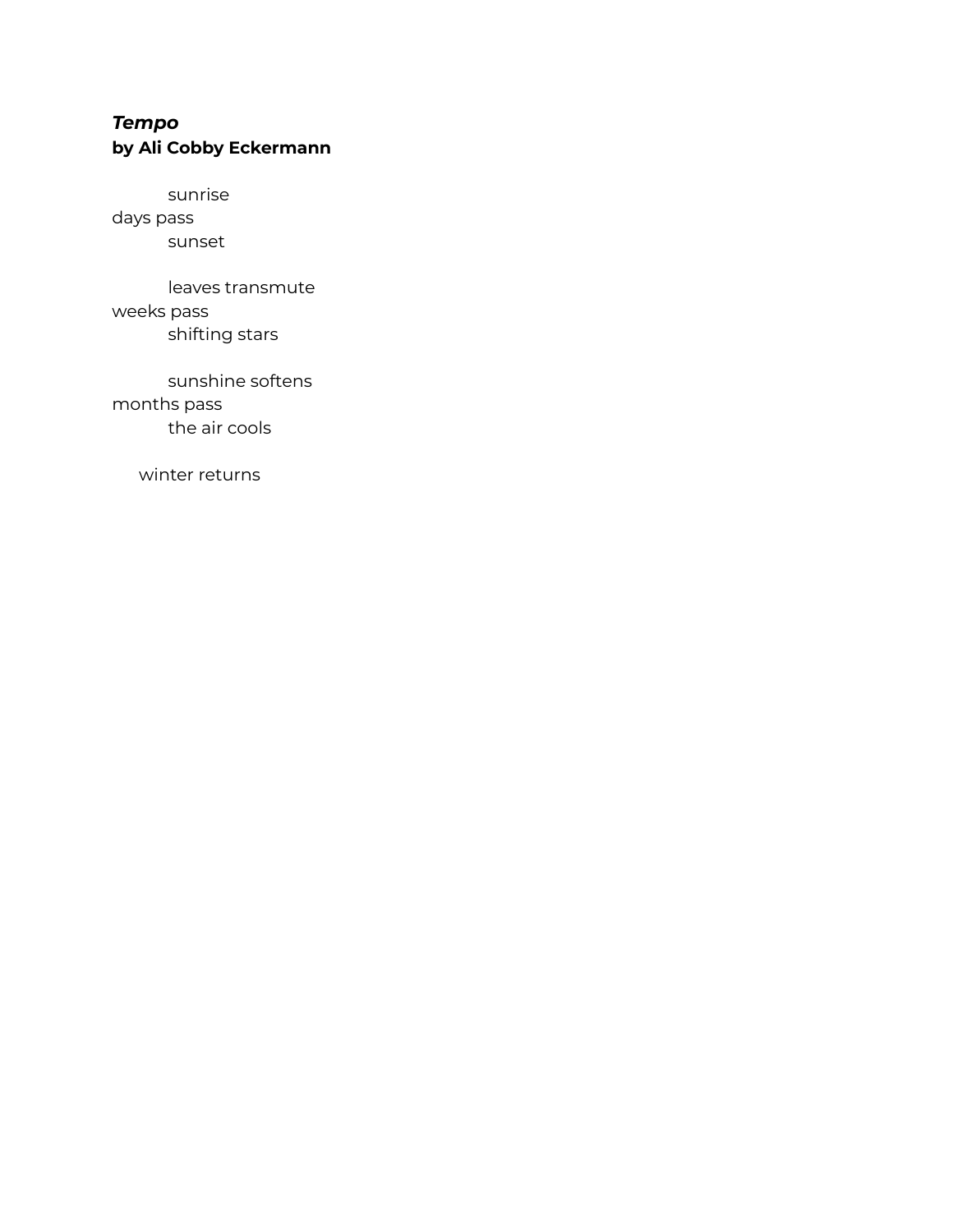#### *The Magpies* **by Denis Glover**

When Tom and Elizabeth took the farm The bracken made their bed, And *Quardle oodle ardle wardle doodle* The magpies said.

Tom's hand was strong to the plough Elizabeth's lips were red, And *Quardle oodle ardle wardle doodle* The magpies said.

Year in year out they worked While the pines grew overhead, And *Quardle oodle ardle wardle doodle* The magpies said.

But all the beautiful crops soon went To the mortgage-man instead, And *Quardle oodle ardle wardle doodle* The magpies said.

Elizabeth is dead now (it's years ago) Old Tom went light in the head; And *Quardle oodle ardle wardle doodle* The magpies said.

The farm's still there. Mortgage corporations Couldn't give it away. And *Quardle oodle ardle wardle doodle* The magpies say.